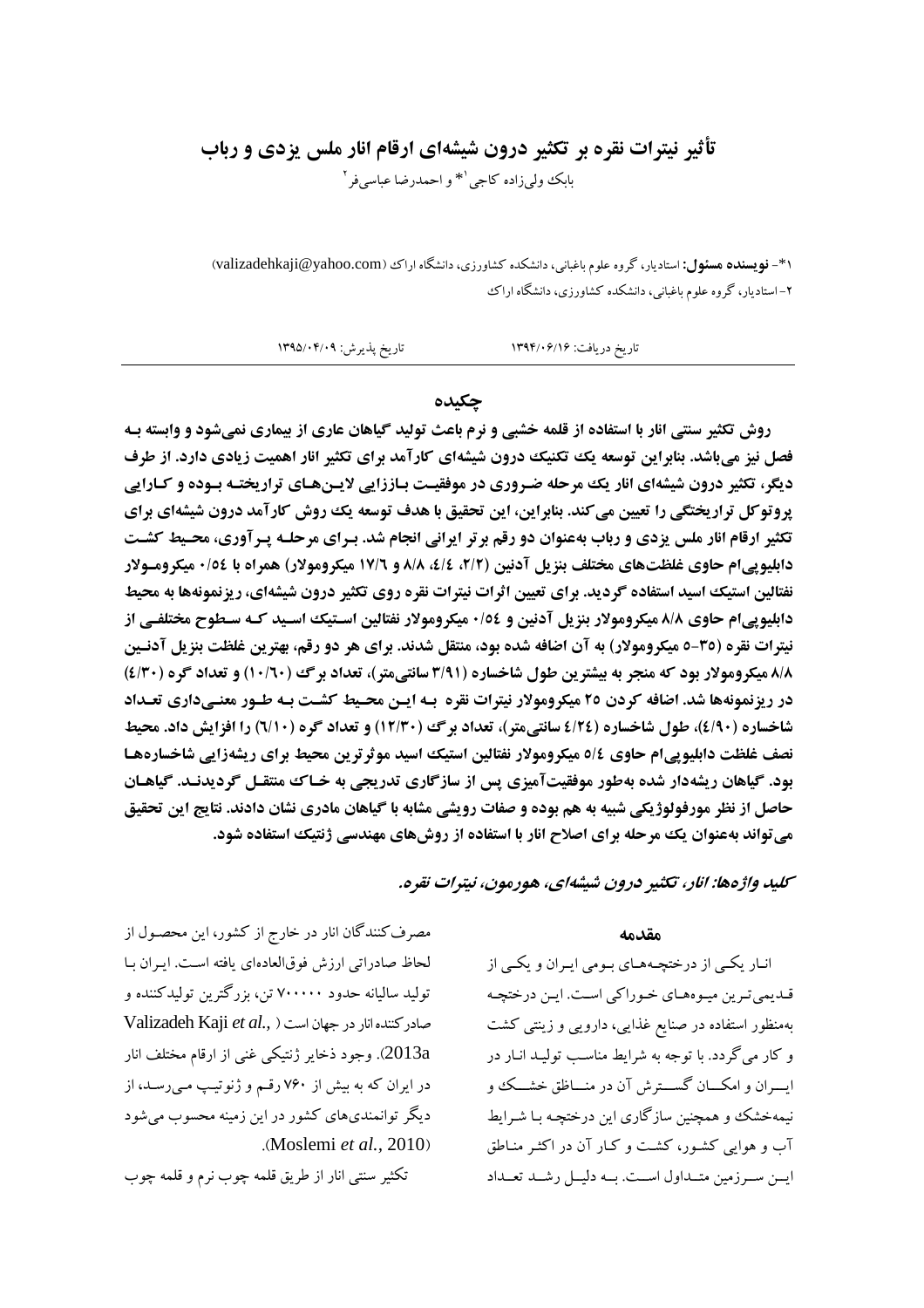سـخت مـي باشـد. ايــن روش وابســته بــه فصــل بــوده و نمی تواند منجر به تولید گیاهـان عـاری از بیمـاری شـود. .<br>بهعلاوه، برای استقرار گیاهان تکثیر شده از طریق قلمه به یک سال زمان نیاز است و تعداد زیادی از قلمهها در طبی .Kanwar et al., 2010). بنابراین، توسعه یک روش کارآمد درون شیشـهای بـرای تکثیر این درخت میوه ضروری مبی باشد. همچنین، ریزازدیادی انار یک مرحله ضروری در موفقیت باززایی لاینهای تراریخته است و کارایی پروتوکل تراریختگی را مشـخص مـی کنــد. تکثیــر درون شیشــهای برخــی از ارقام انبار ايرانسي قبلاً توسط Valizadeh Kaji همکاران (b و ۲۰۱۳a) گزارش شده است. این محققین نشان دادند که انـار واقعـاً یـک گونـه بـا بـاززایی سـخت است. یکمی از مهم ترین دلایل سختی باززایی درون شیشهای انبار، تولیبد اتیلن توسط بافتها و عوامیل منجمـدكننـده محـيط كشـت هماننـد آگـار و تجمـع آن درون ظروف كشت مى باشد ( Naik and Chand, .<br>2011). هــم چنــين كــاربرد خــارجي اكســين هــا و سیتوکنین ها مبی توانید تولیید اتیلن در کشت بافت را .(Mensuari-Sodi et al., 1992). اثرات بازدارندگی اتبلن بر تکثیر درون شبشـهای چنـدین گونه گیاهی گزارش شده است و مشخص شـده اضـافه کردن نیترات نقره به محیط کشت می تواند بـهطـور قابـل توجهی باززایی و فراوانبی شاخساره بـهدسـت آمـده در (يزنمونه را افزايش دهد (Kanwar et al., 2010)؛ .(Sridevi et al., 2010 :Petri et al., 2005 بنابراین، هـدف از ایـن تحقیـق بررسـی اثـر غلظـتهـای مختلف نیترات نقره، بهعنوان یک بازدارنده عمـل اتـیلن، بر روی تکثیر درون شیشهای ارقـام انـار ملـس یـزدی و رباب بهعنوان مهم ترين ارقام انار كشور در محيط دابليـويى١م ' حـاوى غلظـتهـاي مختلـف بنزيـل آدنـين مبی باشید (Lloyd and McCown, 1980). بیه علاوه، نتايج اين تحقيق بـهعنـوان يـك بخـش ضـروري

جهت تراريختبي انار حائز اهميت است. اين اولين گزارش در زمینه اثر نیترات نقره بر تکثیر درون شیشهای ارقام انار ایرانی میباشد.

مواد و روشها

تهيه ريزنمونه

ریزنمونهها از گیاهچههـای کشـت بـافتی یـا گیاهـان دو سـاله ارقـام ملـس يـزدي و ربـاب كـه بـه صـورت گلـدانهـايي در گلخانــه پــرورش يافتنــد، جمــع آوري گرديد (Valizadeh Kaji et al., 2013a). قطعات گرهای ساقه (۱/۵–۰/۵ سانتی متر) از گیاهان دو ساله رشد داده شده در گلخانه جدا شدند. به دنبال حذف برگءها، ریزنمونهها با آب شیر برای ۳۰ دقیقه شسته شدند، سـیس به مدت ۱۰ دقیقه در محلول هیپوکلرید سدیم ۰/۱ درصد حاوی ۳-۲ قطره مایع ظرفشویی ضدعفونی شده و سه بار در آب مقطر اسـتریل شستشـو گردیدنـد. ریزنمونـههـای ضـدعفوني شـده (دو ريزنمونـه در هـر شيشـه) بـهطـور عمودی در محیط مورد نظر کاشته شدند. ریزنمونـههـای تهیه شده از گیاهچههای کشت بافتی نیز بدون ضدعفونی و بهطور مستقیم مورد کاشت قرار گرفتند.

## محیطهای کشت و شرایط کاشت

در ايـــن تحقيـــق، محـــيط كشــت گياهـــان چــوبي (دابلیوییام) استفاده شـد. سـاکارز بـه میـزان ۳۰ گـرم در لیتر اضافه گردید و سپس پی|چ محیطهای تهیه شده قبل از اضافه کردن آگار (۰/۶ درصد) با استفاده از سـود ۰/۱ نرمال به ۰/۱ ± ۵/۶ تنظیم شد. بـرای مرحلـهی پـرآوری، بنزیل آدنین در غلظتهای صفر، ۲/۲، ۴/۴، ۸/۸ و ۱۷/۶ میکرومولار در ترکیب بــا ۰/۵۴ میکرومــولار نفتــالین استیک اسید به کار برده شد. سیس محیطهای کشت در ظروف شیشهای ۲۰۰ میلـیلیتـری توزیـع شـدند، حجـم محیط کشت به کار رفته برای هر ظرف حدود ۲۵ میلی لیتر بود. ظروف حاوی محیط کشت در دمـای ۱۲۱ درجه سانتی گراد برای ۱۵ دقیقه اتوکلاو شـدند و سـپس چند ساعتی در هوای اتاق قرار گرفتند تا به حالت جامـد درآیند. ریزنمونهها بهطور عمودی و به صورتی کـه چنـد

 $1 - WPM$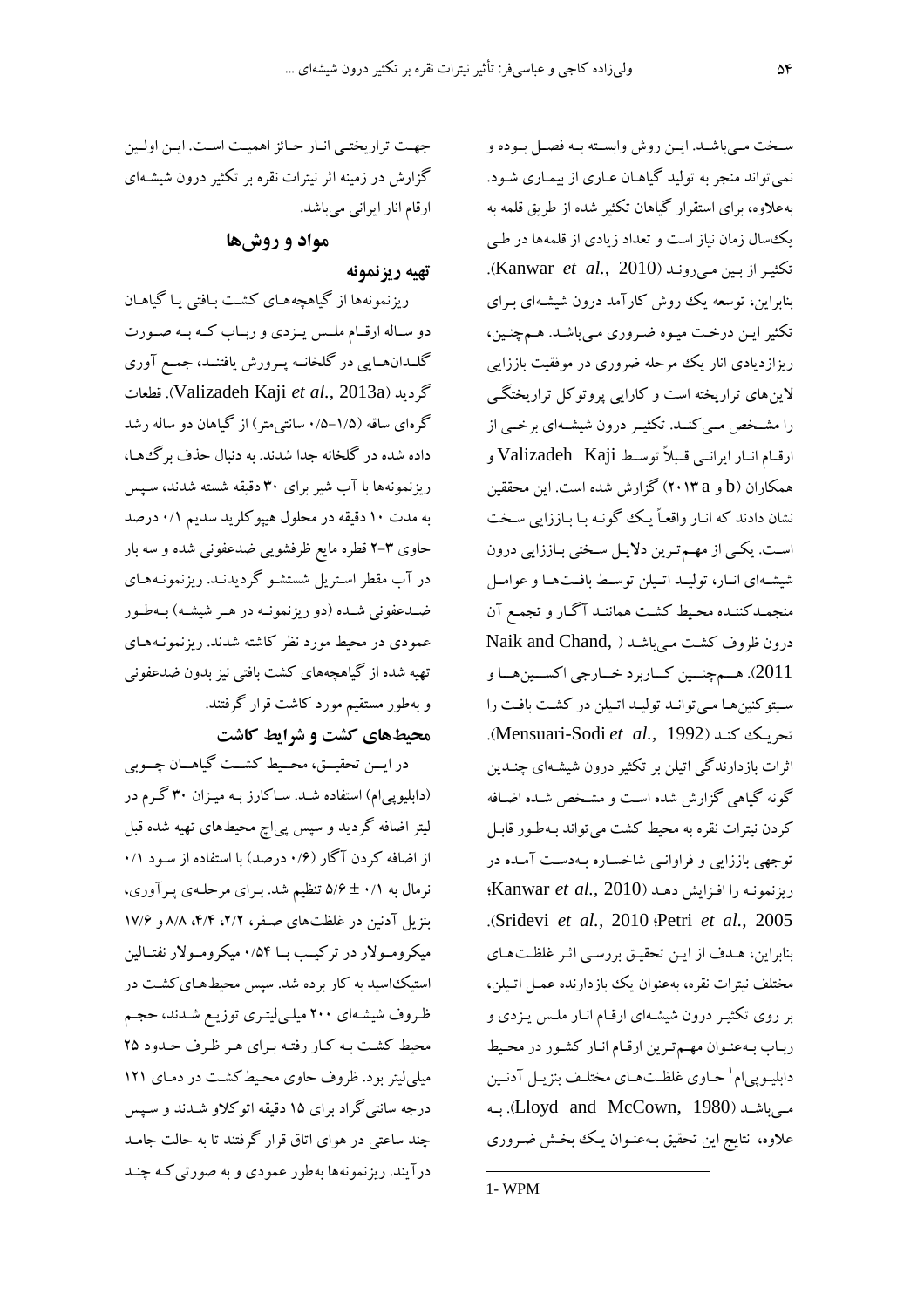میلی متر از ته آنها در محیط کشت وارد شـود، کاشـته شدند. ریزنمونههای کاشتهشده به شرایط فتوپریود هشت ساعت تاریکی و ۱۶ ساعت نور سـفید (۴۰ میکومـول بـر متر مربع بر ثانیه) انتقال یافتند. هر تیمـار بنزیـل آدنـین در پنج تکرار (ظرف شیشهای) و هر ظرف حاوی دو تـا سـه ریزنمونه بود و این آزمایش دو بار تکرار گردید. بعـد از حـدود بــک مـاه، شاخســارههــاي سه وجــود آمــده از ریزنمونهها فقط برای رشد بیشتر (نه اندازهگیری صفات) به محیط کشت تـازه و تحـت فتوپریـود قـبلاً ذکـر شـده انتقال داده شدند. پس از تعیین بهترین ترکیب هورمـونی برای هر یک از دو رقم، بـرای تعیـین اثـر نیتـرات نقـره، روی تکثیر درون شیشهای، ریزنمونهها در بهترین محیط باززایی حاوی غلظتهای صفر، ۵، ۱۰، ۱۵، ۲۰، ۲۵، ۳۰ و ۳۵ میکرومولار نبترات نقره کشت داده شدند.

### ریشهدار کردن درون شیشهای

شاخسارههای نمـو یافتـه بـا طـول ۴-۲ سـانتی،متـر در مرحله پرآوری، بریده شدند و در محیط نصف غلظت دابلیوپیام حاوی ۱۵ گرم در لیتـر سـاکارز و ۳ گـرم در لیتر آگار مـورد کشـت قـرار گرفتنـد. بـرای ریشـهزایـی، ابندول بو تیریک اسبد (آی بی ای<sup>\</sup>) در غلظت صفر، ۲/۵، ۴/۹ و ۹/۸ میکرومولار و نفتالین استیک اسید (انایای آ) در غلظت صفر، ۲/۷، ۵/۴ و ۱۰/۸ میکرومولار استفاده شد. بعد از ۱۰ روز، شاخسارههای ریشه دار شده به یک محيط نصف غلظت بدون اكسين براي طويل شدن بيشتر ريشههـا انتقـال يافتنـد. هـر تيمـار اكسـين در پـنج تكـرار (ظرف شیشهای) و هر ظرف حاوی یک ریزنمونـه بـود. بعد از یک ماه از کشت، تعـداد و طـول ریشـههـا در هـر شاخساره ریشهدار شده ارزیابی گردید.

## سـازگاری تــدریجی گیاهچــههــای بــاززایی شده

گباهچههای به خوبی ریشه دار شده از محبط کشت جدا شدند و ریشههای آنها برای حذف آگار به آرامبی

بـا آب شـير شسـته شـدند و بـه گلـدانهـاي پلاسـتيکي کوچک (با قطر ۴ سانتیمتر) حاوی مخلوط کوکوپیت و پرلایت (۱:۱) استریل منتقـل گردیدنـد. گلـدانهـا بـرای حفظ رطوبت نسبی با کیسههای پلاستیکی پوشیده شدند و در اتاقک رشد با دمای ۱ ± ۲۵ درجه سانتی گراد و نور مصنوعی (۴۰ میکومول بر متر مربع بـر ثانیـه) بـرای ۴-۳ هفته نگهداری گردیدند. در طی این مدت گباهچههـا سا محلـول غــذايي يـك يـنجم غلظـت دابليـويي ام تغذيـه و آبیاری می شدند. برای مقاوم ساختن گیاهان، کیسـههـای پلاستیکی به مدت چند دقیقه در وسط روز باز شدند و با افزایش این دوره تدریجاً در شرایط طبیعی قـرار گرفتنــد. گیاهچـههـا سـیس بـه گلـدانهـای بزرگتـر (بـا قطـر ۷ سانتی متر) حاوی خاک ووکمپوست به نسبت ۱:۱ منتقل و تحت شرایط سایه برای دو هفته دیگر نگهداری شـدند و سرانجام به شرايط مواجهه با نور مستقيم خورشـيد انتقـال یافتند. بررسی تعداد گیاهچههـای زنـده مانـده حـدود ۴۰ روز بعد از انتقال صورت گرفت.

## آناليز دادهها و اندازه گيريها

برای مرحلهی پرآوری، آزمایش بهصورت فاکتوریل و در قالب طرح کاملاً تصادفی با دو رقـم و پـنج غلظـت بنزیل آدنین صورت گرفت. برای بررسی اثر نیترات نقره، آزمـايش بـهصـورت فاكتوريـل در قالـب طـرح كـاملاً تصادفي بـا هفـت غلظـت از ايـن مـاده و دو رقـم انجـام گردید. برای ریشهزایی، آزمایش بهصورت فاکتوریـل و در قالب یک طرح کـاملاً تصـادفی بـا دو رقـم و هشـت غلظت اکسین (آیبیای و انایای) صورت گرفت. دادهها با استفاده از نرمافزار سس ۳ آنالیز شدند. مقایسـات میانگین با استفاده از آزمون چند دامنهای دانکن در سطح ۰/۰۵ مورد بررسی قـرار گرفتنـد. صـفات مـورد بررسـی شامل تعداد شاخساره (با طـول بـیش از ۰/۵ سـانتی متـر)، طول شاخسارهها، تعداد گره، تعداد برگ، تعداد ر ىشـه و طول ریشهها بودنـد کـه حـدود یـک ماه بعـد از کشـت اندازهگیری شدند.

 $1 - IBA$ 

 $2 - NAA$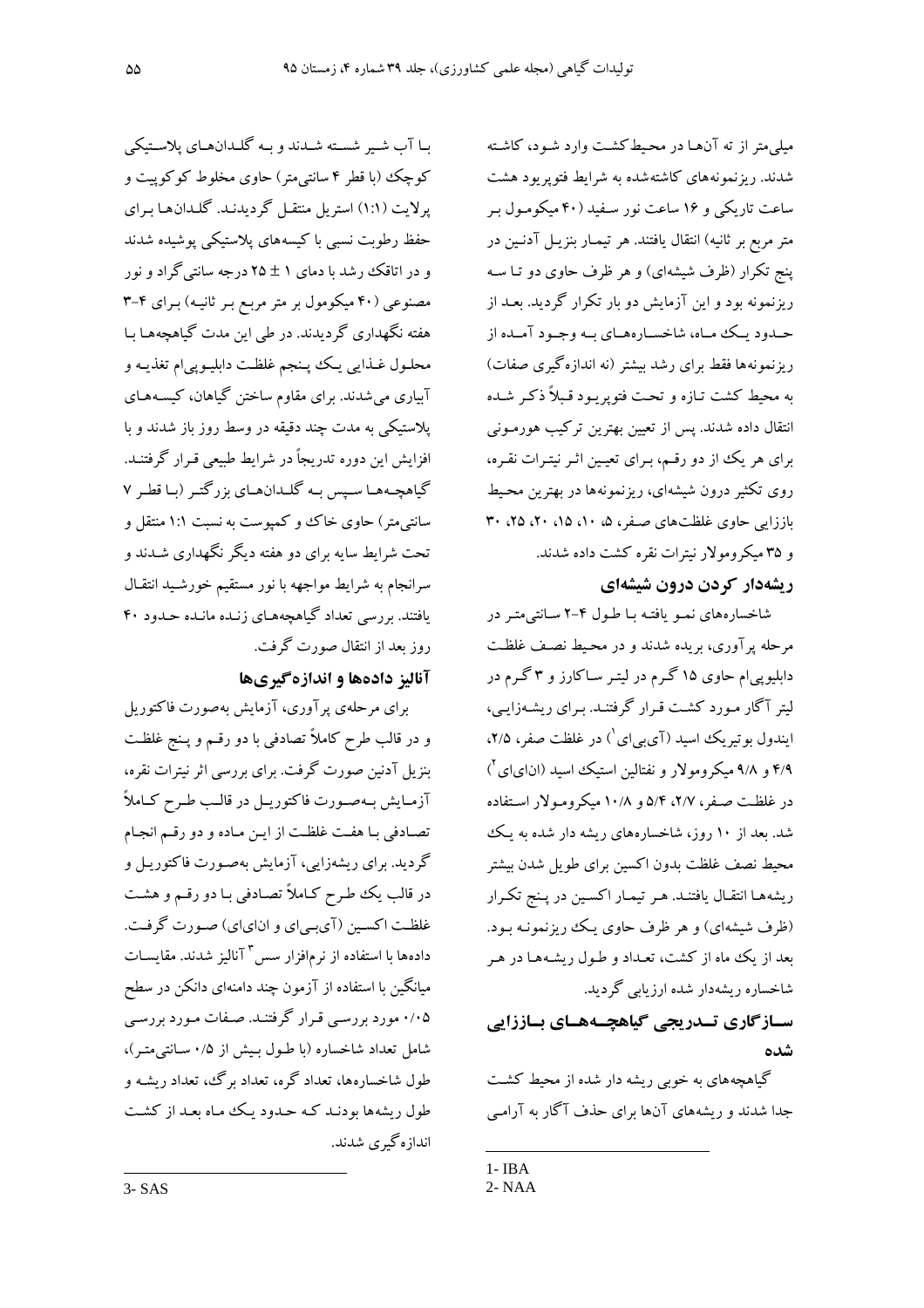شاخساره بهطور معنىدارى بهوسيله رقم متأثر شد (جدول نتايج و بحث ۱) و رقم ملس یزدی شاخسارههای بیشتری در گیاهچـه اثر رقم -<br>ارقام هیچگونه تفاوت معنی۱داری از نظر تعداد گـره، در مقایسه با رقم رباب تولید کرد (جدول ۲). طول شاخساره و تعداد بـرگ نشـان ندادنـد، ولـبي تعــداد

|                      | ميانگين مربعات<br><b>Mean squares</b> | درجه آزادی                                                                                      | منبع پراکنش   |                   |                                           |
|----------------------|---------------------------------------|-------------------------------------------------------------------------------------------------|---------------|-------------------|-------------------------------------------|
| تعداد برگ            | تعداد گ ه                             | طول شاخساره (سانتیمتر)<br>Number of leaves Number of node Length of shoot (cm) Number of shoots | تعداد شاخساره | Freedom<br>degree | Source of<br>distribution                 |
| $71.52***$           | $13.96***$                            | $8.98***$                                                                                       | $8.45***$     | 9                 | تىمار<br>Treat                            |
| $0.72$ <sup>ns</sup> | $0.50$ <sup>ns</sup>                  | 0.05 <sup>ns</sup>                                                                              | $2.00*$       | 1                 | رقم<br>Cultivar                           |
| $160.72***$          | $31.15***$                            | $20.20$ **                                                                                      | $18.37***$    | $\overline{4}$    | بنزيل آدنين<br><b>BA</b>                  |
| 0.20 <sup>ns</sup>   | $0.15^{ns}$                           | $0.03$ ns                                                                                       | $0.15^{ns}$   | $\overline{4}$    | رقم × بنزيل آدنين<br>Cultivar $\times$ BA |
| 0.26                 | 0.17                                  | 0.04                                                                                            | 0.19          | 40                | اشتباه آزمايشي<br>Error                   |

| Table 1. Variance analysis of different concentrations of BA along with 0.54 µM NAA on in vitro |
|-------------------------------------------------------------------------------------------------|
| propagation of the pomegranate cultivars, 'Malas Yazdi' and 'Rabab'                             |

\*، \*\* و ns بهترتیب معنیدار در سطح کمتر از ۵ درصد، ۰/۰۱ درصد و غیرمعنیدار.

\*, \*\* and ns: Significant ( $P<0.05$ ), high significant ( $P<0.01$ ) and no significant, respectively.

### جدول ۲- اثر غلظتهای مختلف بنزیل آدنین همراه با ۰/٥٤ میکرومولار روی تکثیر درون شیشهای ارقام انار ملس یزدی و رباب

|                                 | Twore $\blacksquare$ . Enter of units the concentrations of $D_{11}$ arong with one rather on in the o<br>propagation of the pomegranate cultivars, 'Malas Yazdi' and 'Rabab' |                        |                         |                         |                                     |  |  |
|---------------------------------|-------------------------------------------------------------------------------------------------------------------------------------------------------------------------------|------------------------|-------------------------|-------------------------|-------------------------------------|--|--|
| تعداد برگ                       | تعداد گره                                                                                                                                                                     | طول شاخساره (سانتیمتر) | تعداد شاخساره           |                         | اثرات                               |  |  |
| Number of leaves Number of node |                                                                                                                                                                               | Length of shoot (cm)   | <b>Number of shoots</b> |                         | <b>Effects</b>                      |  |  |
| 6.72                            | 1.73                                                                                                                                                                          | 2.08                   | $2.28^{a}$              | ملس يزدي<br>Malas Yazdi | Cultivar                            |  |  |
| 6.72                            | 1.58                                                                                                                                                                          | 2.09                   | $1.88^b$                | رباب<br>Rabab           |                                     |  |  |
| 0.00 <sup>d</sup>               | 0.00 <sup>d</sup>                                                                                                                                                             | 0.00 <sup>e</sup>      | 0.00 <sup>d</sup>       | $(0)$ BA1               |                                     |  |  |
| 7.00 <sup>c</sup>               | $2.50^{\circ}$                                                                                                                                                                | 1.96 <sup>c</sup>      | 1.50 <sup>c</sup>       | (2.2) BA2               |                                     |  |  |
| 8.60 <sup>b</sup>               | 4.10 <sup>a</sup>                                                                                                                                                             | $2.68^{b}$             | 2.60 <sup>b</sup>       | (4.4) BA3               | بنزیل آدنین (میکرومولار)<br>BA (µM) |  |  |
| $10.60^a$                       | 4.30 <sup>a</sup>                                                                                                                                                             | $3.91^{\circ}$         | 2.90 <sup>b</sup>       | (8.8) BAA               |                                     |  |  |
| 7.50 <sup>c</sup>               | 3.60 <sup>b</sup>                                                                                                                                                             | 1.90 <sup>d</sup>      | $3.40^{\rm a}$          | $(17.6)$ BA5            |                                     |  |  |

| Table 2. Effect of different concentrations of BA along with $0.54 \mu M NAA$ on in vitro |  |
|-------------------------------------------------------------------------------------------|--|
| propagation of the pomegranate cultivars, 'Malas Yazdi' and 'Rabab'                       |  |

.<br>مقادیر نشاندهنده میانگین میباشد. میانگینهای دارای حروف مشابه در یک ستون در سطح خطای کمتر از ۰/۰۵ آزمون چند دامنهای دانکن دارای تفاوت معنی داری با همدیگر نیستند.

Values represent the mean. Mean values followed by the similar letters within a column are not significantly different from each other at  $P \le 0.05$  (Duncan's multiple range test).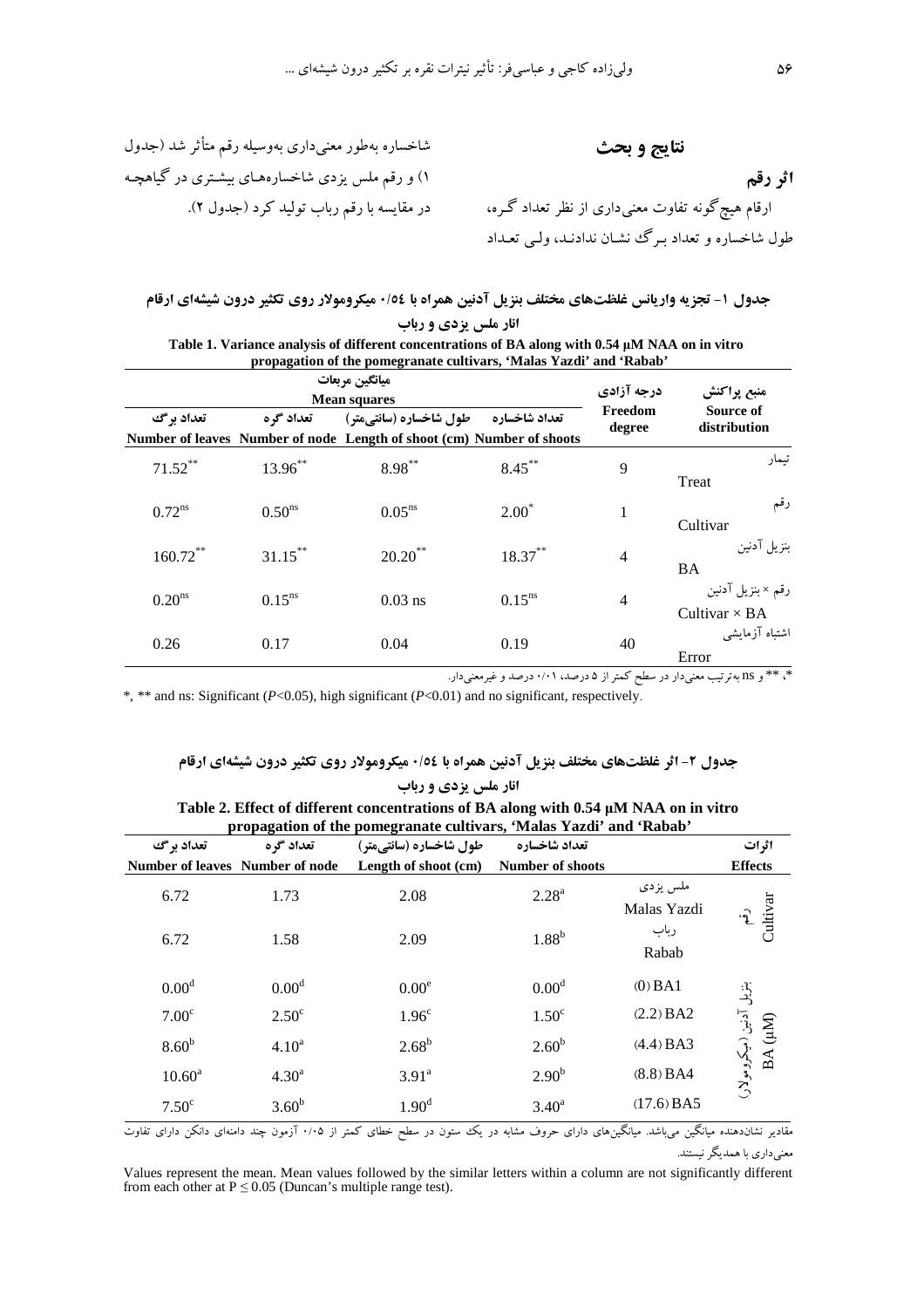### اثر تنظیم کنندههای رشد

برای هر دو رقم ملس یزدی و رباب، بنزیل آدنین اثر بسیار معنی داری بر تمامی صفات مورد بررسبی داشت (جدول ۱). جوانههای روی ریزنمونهها روی محیط دارای بنزیـل آدنـین یــا بــدون بنزیــل آدنــین در مــدت ۲–۱ هفته شروع به باز شدن و رشـد کردنـد؛ ولـی، قـادر بـه طويـل شـدن روى محـيط فاقـد بنزيـل آدنـين نبودنـد بهطوري كه طويل شدن شاخساره تنها روى محبط دارای بنزیل آدنین صورت گرفت (شکل ۱). چندین شاخساره از ریزنمونههای کاشتهشده روی محبط حـاوی غلظتهای مختلف بنزیل آدنـین (۲/۲، ۴/۴، ۸/۸ و ۱۷/۶ میکرومولار) همراه با ۰/۵۴ میکرومـولار نفتـالین اسـتیک اسید رشد یافت. نتایج مربوط به مقایسه میانگین نشان داد که محبط کشت دارای ۸/۸ میکرومولار پنزیل آدنین و ۰/۵۴ میکرومولار نفتالین استیک اسید برترین تیمار بـوده و منجر به تولید گیاهچههـای قـویتـر بـا بیشـترین تعـداد سرگ (۱۰/۶۰)، تعبداد گیره (۴/۳۰) و طبول شاخسیاره (۳/۹۱ سانتی متر) شد (جدول ۲ و شکل ۱). بعد از تبمار

۸/۸ میکرومولار بنزیل آدنین، به ترتیب غلظتهای ۴/۴، ۱۷/۶ و ۲/۲ میکرومولار تأثیر بیشتری بـر پـر آوری نشـان دادنـد (جـدول ۲). در غلظـتهـای بالای بنزیـل آدنـین (۱۷/۶ میکرومولار) شیشهای شیدن ریزنمونیهها مشاهده

## اثر نیترات نقره روی پر آوری درون شیشهای

دادههای ارائه شده در جدول (۳) نشان مبی دهـد کـه کاربرد نیترات نقره در بهترین محیط پـر آوری حاصـل از آزمایش قبل (۸/۸ میکرومولار بنزیبل آدنبین و ۰/۵۴ میکرومولار نفتالین استیک اسید) بر تکثیر درون شیشهای موثر واقع شـده اسـت. بـراي هـر دو رقـم ملـس يـزدي و رباب، استفاده از نیترات نقره تمامی پارامترهای رشد اندازهگیری شده در این مطالعه را بهطور معنبیداری افزایش داد. غلظت ۲۵ میکرومولار نبته ات نقیره بهترین اثر را بر تکثیر درون شیشهای داشت، ولی در غلظتهای بالاتر از این مقدار، شاخصهای رشد بهطور معنـیداری كاهش بافتند (جدول ۴).



شکل ۱- A: نمو شاخساره از قطعات گرهای انار رقم ملس یزدی ۲٥ روز بعد از کشت روی محیط دابلیوپیام حاوی ۸/۸ میکرومولار بنزیل آدنین و ۰/٥٤ میکرومولار نفتالین استیک اسید، B: نمو ریشه در شاخساره کاشتهشده روی محیط نصف غلظت دابلیوییام دارای ٥/٤ میکرومولار نفتالین استیک اسید، C: یک گیاهچه خوب ریشهدار شده آماده برای سازگاری تدريجي، D: سازگاري تدريجي گياهچهها در مخلوط كوكوييت و يرلايت، E: يك گياه سالم و خوب مقاومشده. Fig. 1. A: shoot development from nodal segments of pomegranate cultivar 'Malas Yazdi' after 25 days of culture on WPM medium containing 8.8  $\mu$ M BA + 0.54  $\mu$ M NAA, B: root development in shoot cultured on half strength WPM medium containing 5.4 µM NAA, C: a well-rooted plantlet ready for acclimatization, D: Gradual acclimation of plantlet in cocopeat-perlite mixture,

E: a healthy and well-hardened plant.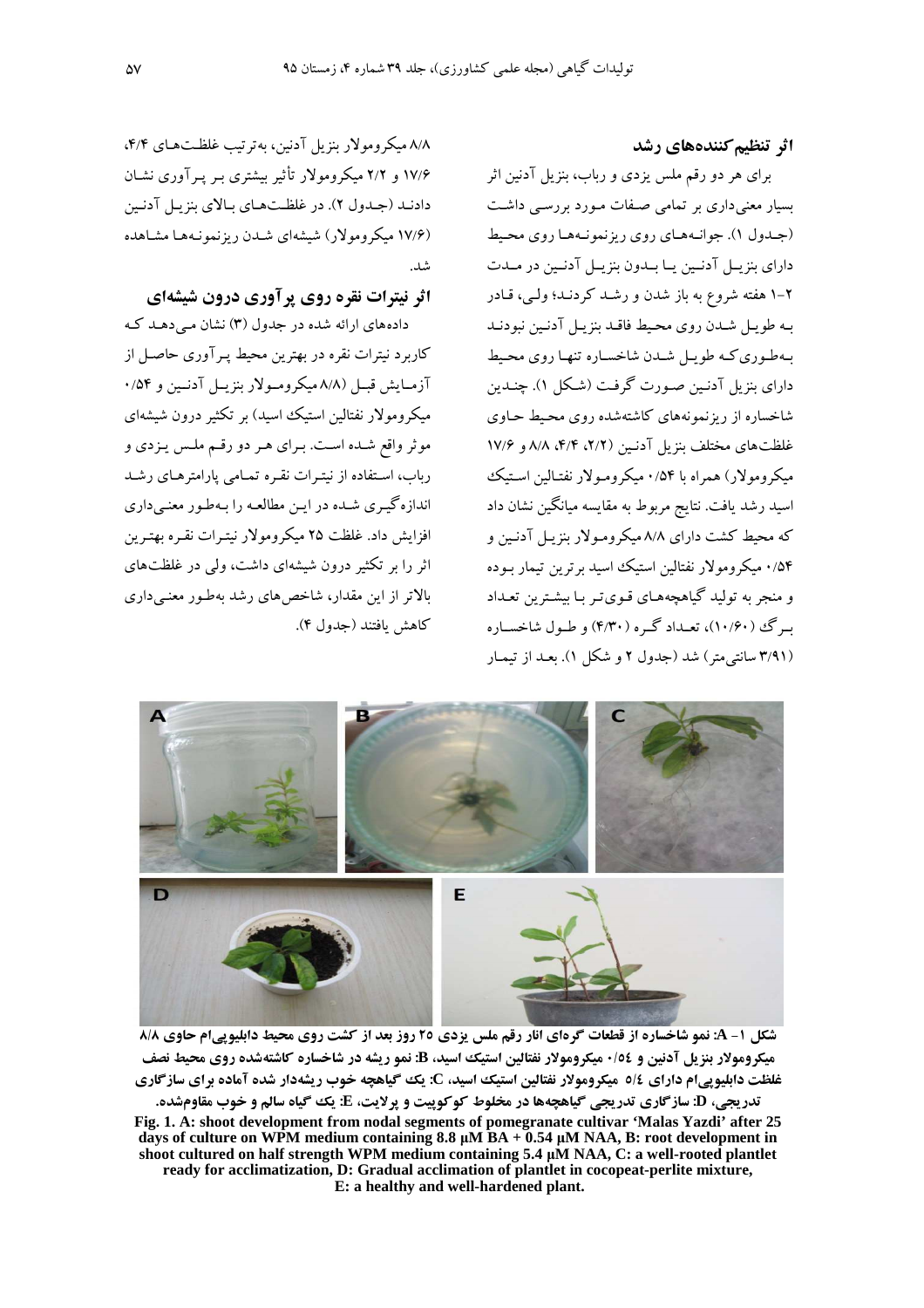|                    |                      | ميانگين مربعات<br><b>Mean squares</b>                                                           |                    | درجه آزادی        | منبع پراکنش                                              |
|--------------------|----------------------|-------------------------------------------------------------------------------------------------|--------------------|-------------------|----------------------------------------------------------|
| تعداد بر گ         | تعداد گ ه            | طول شاخساره (سانتيمتر)<br>Number of leaves Number of node Length of shoot (cm) Number of shoots | تعداد شاخساره      | Freedom<br>degree | Source of<br>distribution                                |
| $7.70^{**}$        | $5.27***$            | $1.56***$                                                                                       | $4.33***$          | 15                | تىمار<br>Treat                                           |
| 0.05 <sup>ns</sup> | $0.31$ <sup>ns</sup> | 0.07 <sup>ns</sup>                                                                              | 0.01 <sup>ns</sup> | 1                 | رقم<br>Cultivar                                          |
| $16.31***$         | $11.11***$           | $3.32***$                                                                                       | $9.07***$          | 7                 | نيترات نقره<br>AgNO <sub>3</sub>                         |
| $0.19^{ns}$        | $0.14^{ns}$          | 0.02 <sup>ns</sup>                                                                              | 0.20 <sup>ns</sup> | 7                 | رقم × نيترات نقره<br>Cultivar $\times$ AgNO <sub>3</sub> |
| 0.42               | 0.35                 | 0.04                                                                                            | 0.24               | 64                | اشتباه آزمايشي<br>Error                                  |

جدول ۳- تجزیه واریانس غلظتهای مختلف نیترات نقره روی تکثیر درون شیشهای ارقام انار ملس یزدی و رباب **Table 3. Variance analysis of different concentrations of AgNO3 on in vitro propagation of the pomegranate cultivars, 'Malas Yazdi' and 'Rabab'** 

ه و ns به ترتیب معنیدار در سطح کمتر از ۰/۰۱ درصد و غیرمعنیدار. \*

\*\* and ns: high significant (P<0.01) and no significant, respectively.

جدول ٤- اثر غلظتهای مختلف نیترات نقره روی تکثیر درون شیشه**ای ارقام انار ملس یزدی و رباب Table 4. Effects of different concentrations of AgNO3 on in vitro propagation of the pomegranate** 

|                                 |                    | cultivars, 'Malas Yazdi' and 'Rabab'  |                   |                         |                                        |
|---------------------------------|--------------------|---------------------------------------|-------------------|-------------------------|----------------------------------------|
| تعداد برگ                       | تعداد گره          | طول شاخساره (سانتیمتر)                | تعداد شاخساره     |                         | اثرات                                  |
| Number of leaves Number of node |                    | Length of shoot (cm) Number of shoots |                   |                         | <b>Effects</b>                         |
| 10.77                           | 4.72               | 3.72                                  | 3.47              | ملس يزدى<br>Malas Yazdi | Jultivar<br>$\widehat{\mathfrak{c}}$   |
| 10.82                           | 4.60               | 3.70                                  | 3.45              | رباب<br>Rabab           |                                        |
| $10.60^d$                       | 4.30 <sup>d</sup>  | $3.91^{b}$                            | 2.90 <sup>d</sup> | $(0)$ Ag <sub>1</sub>   |                                        |
| $11.10^{cd}$                    | 4.80 <sup>cd</sup> | $3.93^{b}$                            | $3.50^{\circ}$    | $(5)$ Ag2               |                                        |
| $11.30^{bc}$                    | $5.00^{bc}$        | $3.95^{b}$                            | $3.70^{\circ}$    | $(10)$ Ag3              | نیټرات نقره (میکرومولار)<br>AgNO3 (MI) |
| $11.50^{bc}$                    | $5.20^{bc}$        | 4.00 <sup>b</sup>                     | $3.90^{bc}$       | $(15)$ Ag4              |                                        |
| $11.80^{ab}$                    | 5.50 <sup>b</sup>  | $4.03^{b}$                            | 4.30 <sup>b</sup> | $(20)$ Ag5              |                                        |
| $12.30^a$                       | 6.10 <sup>a</sup>  | 4.24 <sup>a</sup>                     | 4.90 <sup>a</sup> | $(25)$ Ag6              |                                        |
| 9.10 <sup>e</sup>               | $3.50^e$           | $3.10^{\circ}$                        | $2.45^e$          | $(30)$ Ag7              |                                        |
| $8.70^e$                        | 2.90 <sup>f</sup>  | $2.55^{\rm d}$                        | $2.05^e$          | $(35)$ Ag <sub>8</sub>  |                                        |

مقادير نشاندهنده ميانگين مي!شد. ميانگينهاى داراى حروف مشابه در يك ستون در سطح خطاى كمتر از ۰/۰۵ آزمون چند دامند و است و ارى تعاوت معنىدارى ىا ھمدىگە نېستند.

Values represent the mean. Mean values followed by the similar letters within a column are not significantly different from each other at  $P \le 0.05$  (Duncan's multiple range test).

غلظتهای مختلف اکسین تـأثیر بسـیار معنـی داری بـر ميـزان ريشـهزايـي داشـته است. بـين ارقـام از نظـر ميـزان ريشهزايي در محيط حـاوى غلظـتهـاي مختلـف اكسـين

**ریشهزایی درون شیشهای و سازگاری تـدریجی** گیاهچهه**ا** دادههای ارائه شده در جـدول (۵) نشـان مـیدهـد کـه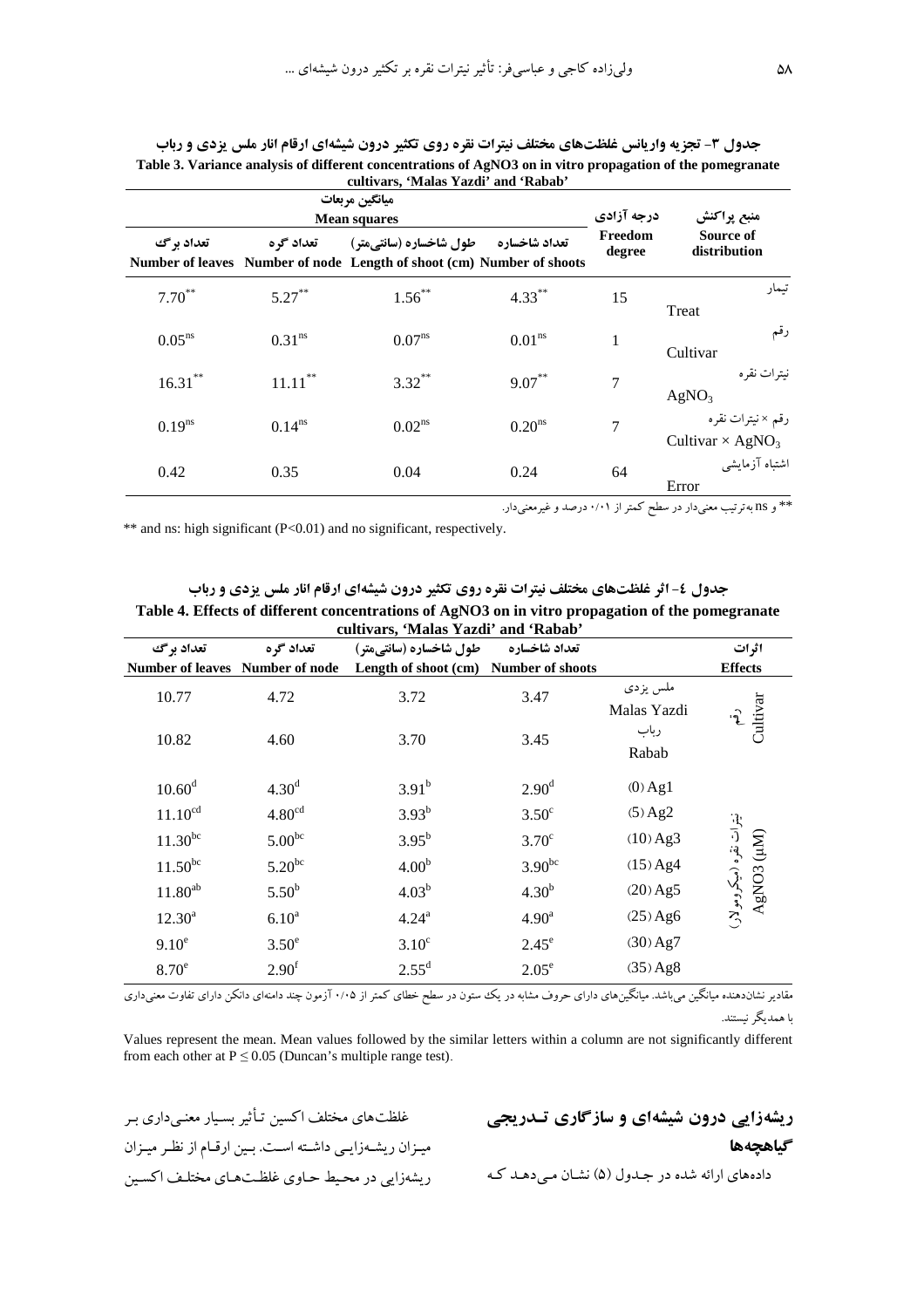تفياوت معنيے داري مشياهده نشيد (جيدول ۵). محيط دابليويي ام فاقد نفتالين استيك اسـيد يـا اينـدول بوتيريـك اسید قادر به تحریک ریشهزایی نبود و ریشـهزایـی تنهـا در محـبط داراي اكســبن مشــاهده شــد (جــدول ۶). نفتــالبن اســتيك اســيد نســيت بــه اينــدول بو تيريــك اســيد اثــر .<br>مشخص تری روی ریشهزایی شاخسارهها داشت. در پ تیمارهای آزمایششده، محیط نصف غلظت دابلیـویی/م حاوی ۵/۴ میکرومولار نفتالین استیک اسید بیشـترین اثـر را در ریشهزایی شاخسارهها نشان داد (شکل ۱ و جـدول ۶). بعد از تیمار ۵/۴ میکرومولار نفتـالین اسـتیک اسـید، په ترتیب غلظتهای ۴/۹ میکرومولار اینیدول یوتیریک اسـيد، ١٠/٨ ميكرومـولار نفتـالين اسـتيك اسـيد و ٩/٨ میکرومولار اینــدول بوتیریــک اســید تــأثیر بیشــتری بــر ريشەزايي نشان دادند (جدول ۶).

سازگاری تدریحی گیاهجههای ریشهدار شده بهطور موفقیت آمیزی صورت گرفت و گیاهان در خاک مستقر شدند. درصد گباهچههای زنده مانـده حـدود ۸۰ درصـد بود. گیاهچههای مستقر شده هیچگونه اختلافی با گیاهان

مادری از نظر شکل ظاهری نشان ندادنـد. در انـار، انـواع مختلــف ریزنمونــه هماننــد قطعــات گــرهای و نــوک شاخساره، جنینهای زیگوتی از بذرهای بالغ، گلبـرگ و ۔<br>قطعات برگ، کوتیلـدون و هیپوکوتیـل جهـت تکثیـر درون .<br>شیشهای استفاده شده است ولی<sub>،</sub>، قطعیات گروای و نبو ک .<br>شاخساره در مقابسه با سیابر ریزنمونیهها واکنش بهتری به لكشت مافت نشان دادنـد (Jaidka and Mehra, 1986 Murkute et al., 2004 (Kanwar et al., 2010) .(Nataraja and Neelambika, 1996).

نتايج بـهدسـت آمـده از ايـن تحقيـق نشـان مـىدهـد قطعات گرهای و نوک شاخساره ریزنمونـههـای مناسـبی بسرای تکثیــر درون شیشــهای انــار هســتند. اســتفاده از تنظیم کننـدههـای رشـد در کشـت بافـت انـار اهمیـت اساسی دارد. مطالعات زیادی به منظور شناسایی ترکیب .<br>مطلـوبي از تنظـيمکننـدههـاي رشـد بـراي بـاززايي گيـاه انبار صورت گرفته است (Kanwar et al., 2010): .(Terakami et al., 2007).

|  | جدول ٥- تجزیه واریانس غلظتهای مختلف ایندول بوتیریک اسید (ای.پی)ی) و نفتالین استیک اسید (انایای) |  |  |  |
|--|-------------------------------------------------------------------------------------------------|--|--|--|
|  | <b>روی ریشهزایی شاخسارههای ارقام انار ملس یزدی و رباب</b>                                       |  |  |  |

|                                            | ميانگين مربعات                                         |    |                                              |  |
|--------------------------------------------|--------------------------------------------------------|----|----------------------------------------------|--|
|                                            | <b>Mean squares</b>                                    |    | منبع پراکنش<br><b>Source of distribution</b> |  |
| طول ریشه (سانتیمتر)<br>Length of root (cm) | تعداد ريشه<br><b>Freedom</b> degree<br>Number of roots |    |                                              |  |
| $28.21$ **                                 | $21.84***$                                             | 15 | تيمار<br>Treat                               |  |
| 0.05 <sup>ns</sup>                         | $0.05^{ns}$                                            | 1  | رقم<br>Cultivar                              |  |
| $60.40***$                                 | $46.77***$                                             | 7  | اكسين<br>Auxin                               |  |
| 0.04 <sup>ns</sup>                         | 0.02 <sup>ns</sup>                                     | 7  | رقم ×اكسين<br>Cultivar $\times$ Auxin        |  |
| 0.04                                       | 0.23                                                   | 64 | اشتباه آزمايشي<br>Error                      |  |

| Table 5. Variance analysis of different concentrations of IBA and NAA on rooting of shoots of the |  |
|---------------------------------------------------------------------------------------------------|--|
| pomegranate cultivars, 'Malas Yazdi' and 'Rabab'                                                  |  |

\*\* و ns به ترتیب معنیدار در سطح کمتر از ۰/۰۱ درصد و غیرمعنیدار.

\*\* and ns: high significant  $(P<0.01)$  and no significant, respectively.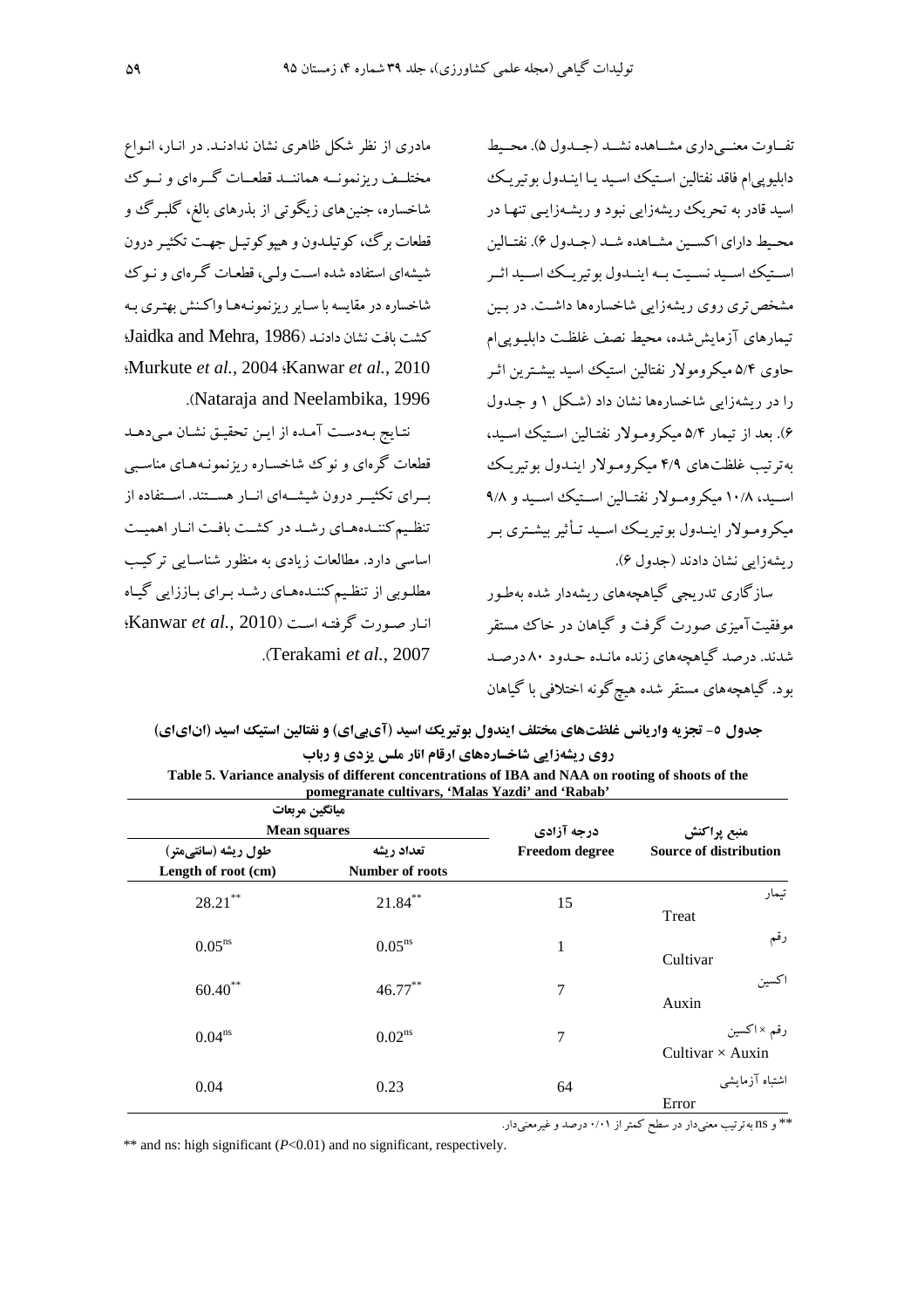# جدول ٦- اثر مقادیر مختلف ایندول بوتیریک اسید (آیبیای) و نفتالین استیک اسید (انایای) روی ریشهزایی

| Table 6. Effect of different concentrations of IBA and NAA on rooting of shoots of<br>the pomegranate cultivars, 'Malas Yazdi' and 'Rabab' |                               |                         |                                |  |
|--------------------------------------------------------------------------------------------------------------------------------------------|-------------------------------|-------------------------|--------------------------------|--|
| طول ریشه (سانتیمتر)<br>Length of root (cm)                                                                                                 | تعداد ريشه<br>Number of roots | اثرات<br><b>Effects</b> |                                |  |
| 3.49                                                                                                                                       | 2.67                          | ملس يزدى<br>Malas Yazdi | Cultivar<br>$\hat{\mathbf{f}}$ |  |
| 3.44                                                                                                                                       | 2.72                          | رباب<br>Rabab           |                                |  |
| 0.00 <sup>g</sup>                                                                                                                          | 0.00 <sup>d</sup>             | (0) NAA                 |                                |  |
| $3.53^e$                                                                                                                                   | 2.00 <sup>c</sup>             | (2.7) NAA               |                                |  |
| $6.69^{a}$                                                                                                                                 | 5.70 <sup>a</sup>             | (5.4) NAA               |                                |  |
| 4.36 <sup>c</sup>                                                                                                                          | $3.40^{b}$                    | (10.8) NAA              | آکسین<br>Auxin                 |  |
| 0.00 <sup>g</sup>                                                                                                                          | 0.00 <sup>d</sup>             | $(0)$ IBA               |                                |  |
| $3.23^f$                                                                                                                                   | 1.90 <sup>c</sup>             | $(2.5)$ IBA             |                                |  |
| 6.08 <sup>b</sup>                                                                                                                          | $5.40^{\rm a}$                | $(4.9)$ IBA             |                                |  |
| $3.88^d$                                                                                                                                   | 3.20 <sup>b</sup>             | $(9.8)$ IBA             |                                |  |

شاخسارههای ارقام انار ملس یزدی و رباب  $T = 11$   $\epsilon$  Fig.  $\epsilon$   $\epsilon$  $\phi$  of choots of

مقادیر نشاندهنده میانگین میباشد. میانگینهای دارای حروف مشابه در یک ستون در سطح خطای کمتر از ۰/۰۵ آزمون چند دامنهای دانکن دارای تفاوت معنیداری ىا ھمدىگە نېستند.

Values represent the mean. Mean values followed by the similar letters within a column are not significantly different from each other at  $P \le 0.05$  (Duncan's multiple range test).

شیشهای انار، تولید اتیلن توسط بافتها و تجمع آن درون ظروف کشــت مــىباشــد. بــر همكــنش اتــيلن بــا .<br>تنظیم کنندههای رشد دیگر بسـیار پیچیـده بـوده و هنـوز بهطور کامل مشخص نشده است. تصور می شـود سـنتز و .<br>فعالیت اکسین ها، سبتو کنین ها و اتـبلن بـه شـدت بـه هـم مرتبط باشد. كاربرد خبارجي اكسين هـا و سيتوكنين هـا، همچنین عوامل منجمدکننده محیط مثل آگـار در محـبط کشت می تواند تولید اتیلن در کشت بافت را تحریک كنيد (Mensuari-Sodi et al., 1992). اثيرات بازدارنـده اتـیلن در تکثیـر درون شیشـهای چنـدین گونـه گیاهی گزارش شده است (Adkins et al., 1993) Pua and Chi, 1993 (Chi et al., 1991). اين موضوع در تکثیر درون شیشهای گیاهـان خـردل تراریختـه که آنتی سنس ای سی سی <sup>۱</sup> اکسبداز را بیان می کننـد، تأیبـد .<br>شد و نشان داده شد که ارتباط معکوسی بین باززایی شاخسـاره

بنزيل آدنين، بنزيل آمينيو پيورين، بنزيل آدنيين، زآتين ریبوزاید و تیدیازورون معمول ترین تنظیم کننـدههـای رشـد هستند که به تنهایی یا همراه با غلظت کمپی از اکسین بـرای یر آوری استفاده شدهاند (Naik and Chand, 2011). استفاده از اکسین همراه با سیتوکنین در محیط کشت بـراي پـرآوري شاخسـاره در برخــي از ارقــام مثــل نانــا و ارقـام ایرانـی ضـروری اسـت، درحـالی کـه برخـی از ارقـام دیگر مثل گانش جهت پـر آوری نیـازی بـه اکسـین ندارنـد Valizadeh Kaji et al., Aaik and Chand, 2011) 2013a. در برخی از گیاهان، موقعی کـه مراکـز بیوسـنتز اکسین در ریزنمونـههـا فعـال هسـتند، نیـازی بـه آن بـرای یر آوری ریزنمونهها نیست (Ibanez et al., 2005). در ارقام ملس یزدی و رباب که نیاز بـه اکسـین دارد ممکـن است این مراکز غیرفعال باشند. نتایج این تحقیق و دیگر محققین نشان می دهد که انار یک گونه با باززایی سخت است. یکے از مهم ترین دلایل مشکل باززایی درون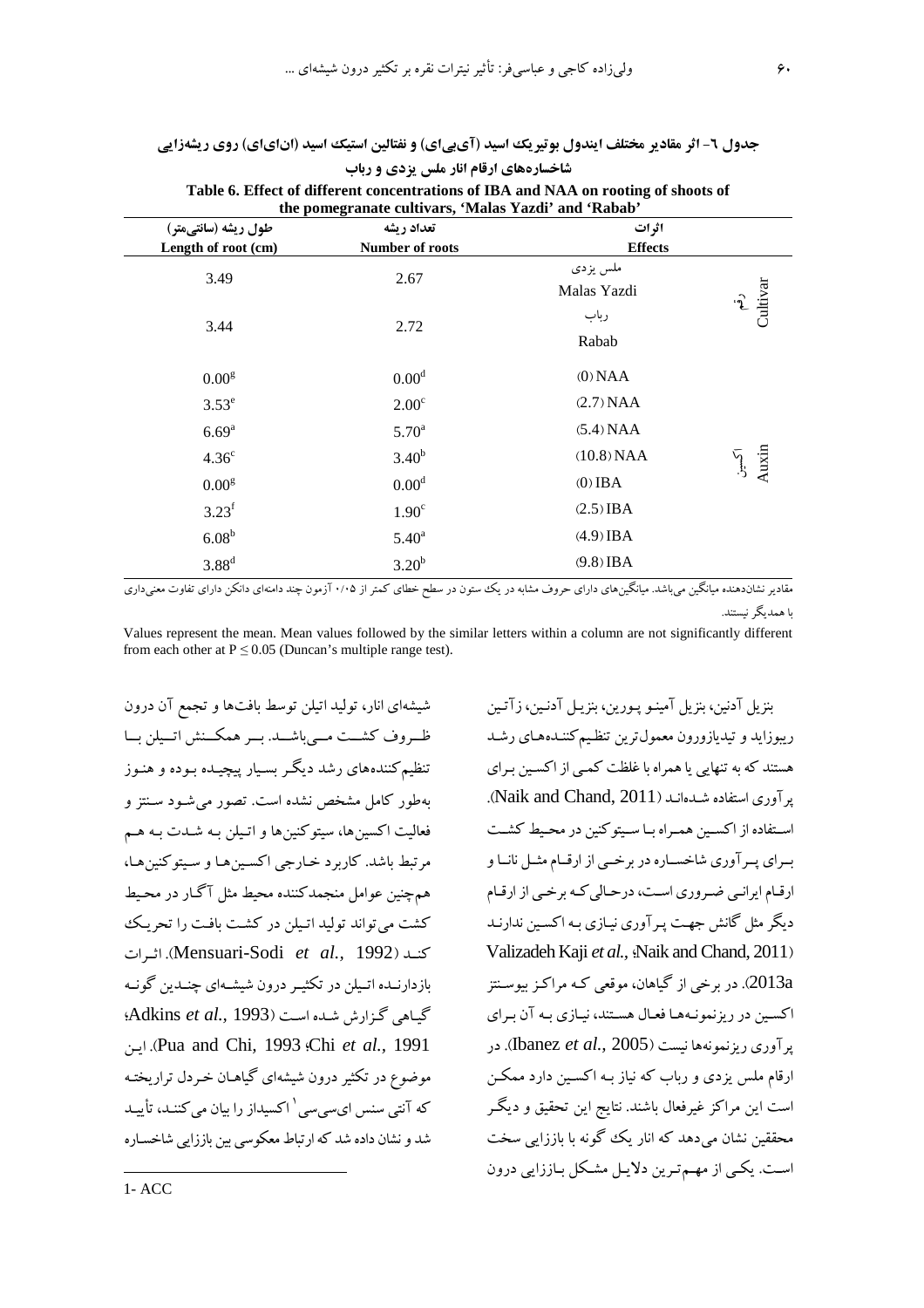و يوسنتز اتيلن وجود دارد (Pua and Lee, 1995). بهعلاوه، افـزايش در ميـزان رشـد درون شيشـهاى انــار بــا اسـتفاده از بازدارنــدههــای اتــیلن نیــز ثابــت شــده اســت .(Naik and Chand, 2003 *Kanwar et al.,* 2010)

تقش دو بازدارنـده) Naik and Chand اتـیلن، نیتـرات نقـره و آمینــو اتوکســی وینیــل گلایســین، در افزایش پتانسیل باززایی ریزنمونهها را بررسـی کردنـد و نشـان دادنــد كــه اضــافه كــردن نيتــرات نقــره (٢٠ میکرومـولار) یــا آمینــو اتوکســی وینیــل گلایســین (۱۰ میکرومولار) به محیط باززایی، بهطور قابل توجهی باززایی و فراوانی شاخساره بهدست آمده در ریزنمونـه را افزایش میدهد. بهعلاوه، اضافه کردن ترکیب آزادکننده اتیلن ۲–کلرواتیلن فسفونیک اسید به محیط کشت، ایـن فرضیه را بیشتر تأیید می کند که اتیلن یک فاکتور کلیدی در تنظیم تمایز سلولی است و نشان میدهـد کـه بـاززایی شاخساره از کوتیلدونهای انار به شدت به کاهش تولیـد يا عمل اتيلن مرتبط است (Kanwar *et al., 2*010). افـزايش در ميـزان رشــد درون شيشــهاي برخــي گياهــان دیگر مثل لیمو ، قهوه و زردآلو با استفاده از نیترات نقـره نيز ثابت شده است (Kotsias and Roussos, 2001): (. Sridevi *et al.,* 2010 p Petri *et al.,* 2005

در ايــن تحقيــق نيــز محـيط حــاوي ٢۵ ميكرومــولار نیترات نقره اثر قابل توجهی روی پرآوری درون شیشهای انار داشت. ریشهزایی شاخسـارههـای بـه وجـود آمـده از کشتهای درون شیشهای یک پیش شـرط اساسـی بـرای استقرار آنهـا در خـاک اسـت. نفتـالين اسـتيک اسـيد و ايندول بوتيريك اسيد معمول تـرين اكسـين&ـاي اسـتفاده شده برای القاء ریشهزایی در شاخسارههای بـاززایی شــده درون شیشهای انار هستند. ریشهزایی ریزنمونهها به شدت تحت تأثير نوع اكسين قرار مي گيرد ( ,Heloir *et al* 1997). غلظتهای بالای نفتـالین اسـتیک اسـید ممکـن

است سبب ایجاد حالت سـمیت در ریزنمونـههـا شـود A9 ^9!? r9" .(De Klerk *et al.,* 1997) مطالعه در موقع استفاده از غلظتهای بالای هر دو اکسین مشاهده شد. در انـار بیشـتر از محـیط کشـتهـای نصـف غلظت ام۱س <sup>۱</sup> و دابلیوپی۱م برای ریشهزایی اسـتفاده شــده .( Naik and Chand, 2003) ,

در مطالعــه حاضــر، محــيط كشــت نصــف غلظــت دابلیوپی۱م به اندازه کافی برای القاء ریشهزایی موثر بـود. غلظـتهـاي نسبتاً كـم نمـك در محـيط كشـت نصـف غلظت، ریشهزایی شاخسارهها را در چندین گونه گیـاهی افـزايش داده اســت (Rai *et al., 2*009). در برخــى از ارقام، انتقال شاخسـارههـای ریشـهدار شــده بــه محــیط فاقد اكسين بـراي طويـل شـدن ريشـههـا ضـروري اسـت در اين تحقيق نيز (Naik and Chand, 2011). ريشهها بدون انتقال به محيط فاقد اكسين قـادر بـه طويـل شدن نبودند. حدود ۴۰ روز بعد از مقاوم سازی گیاهـان، هیچ گونه مشکلی از نظر بقاء مشاهده نشد. در انار، مـواد بستر مختلف نظیر کوکوپیت و پرلایت جهت سـازگاری تـدريجي گياهچـههـاي ريشـهدار شـده اسـتفاده گرديـد (. Valizadeh Kaji *et al.,* 2013a, b)

### **نتيجه گيري**

نتايج به دسـت آمـده از ايــن تحقيــق يــك پروتوكــل درون شیشهای موفق برای تکثیر ارقام انار ملـس یـزدی و رباب ارائه می نماید که می تواند برای تکثیر این دو رقسم و تراریخته کردن ژنتیکی آنها مؤثر باشد.

### **سیاسگز اری**

مقاله حاضر حاصل طرح پژوهشی مصـوب ۲۶/۶/۹۳ به شماره ۹۳/۵۸۷۱ در شـورای پژوهشـی دانشـگاه اراک می باشد که بدین وسـیله از معاونـت یژوهشـی و فنـاوری دانشگاه اراک به خاطر تأمین مالی طرح مذکور تشکر و قدراني مي شو د.

 $\overline{a}$ 1- MS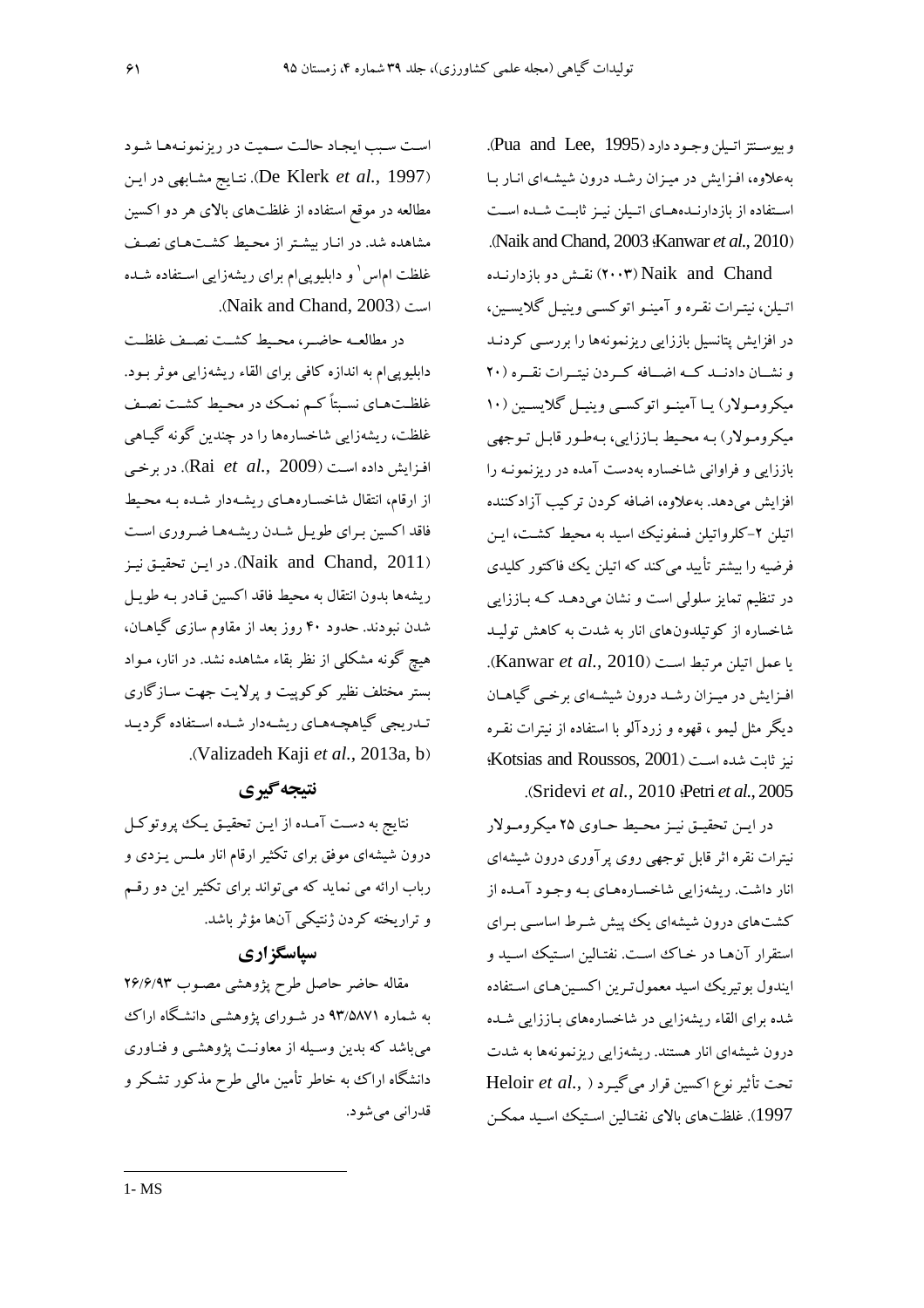### **References**

- 1. Adkins, S.W., Kunanuvatchaidach, R., Gray, S.J., and Adkins, A.L. 1993. Effect ofethylene and culture environment on rice callus proliferation. Journal of Experimental Botany, 269: 1829-1835.
- 2. Chi, G.L., Pua, E.C., and Goh, C.J. 1991. Role of ethylene on de novo shoot regeneration from cotyledonary explants of *Brassica campestris* ssp. Pekinesis (Lour) Olsson in vitro. Plant Physiology, 96: 178-183.
- 3. De Klerk, G.J., Brugge, J.T., and Marinova, S. 1997. Effectiveness of indoleacetic acid, indolebutyric acid and naphthalene acetic acid during adventitious root formation in vitro in *Malus* 'Jork 9'. Plant Cell, Tissue and Organ Culture, 49: 39- 44.
- 4. Heloir, M.C., Fournioux, J.C., Oziol, L., and Bessis, R. 1997. An improved procedure for the propagation in vitro of grapevine *Vitis vinifera* (cv. Pinot noir) using axillary bud cuttings. Plant Cell, Tissue and Organ Culture, 49: 95-108.
- 5. Ibanez, A., Valero, M., and Morte, A. 2005. Establishment and in vitro clonal propagation of the Spanish autochthonous table grapevine cultivar Napoleon-an improved system where proliferating cultures alternate with rooting ones. Anales de Biologia, 27: 211-220.
- 6. Jaidka, K. and Mehra, P.N. 1986. Morphogenesis in *Punica granatum* (Pomegranate). Canadian Journal of Botany, 64: 1644-1653.
- 7. Kanwar, K., Joseph, J., and Deepika, R. 2010. Comparison of in vitro regeneration pathways in *Punica granatum* L. Plant Cell, Tissue and Organ Culture, 100: 199- 207.
- 8. Kotsias, D. and Roussos, P.A. 2001. An investigation on the effect of different plant growth regulating compounds in in vitro shoot tip and node culture of lemon seedlings. Scientia Horticulturae, 89: 115-128.
- 9. Lloyd, G.B. and McCown, B.H. 1980. Commercially feasible micropropagation of mountain laurel, *Kalmia latifolia* by use of shoot tip culture. International Plant Propagators Society, 30: 421-427.
- 10. Mensuari-Sodi, A., Panizza, M., and Tognoni, E. 1992. Quantitation of ethylene losses in different container-seal systems and comparison of biotic and abiotic contributions to ethylene accumulation in cultured tissues. Physiologia Plantarum, 84: 472-476.
- 11. Moslemi, M., Zahravi, M., and Bakhshi Khanikic, G.H. 2010. Genetic diversity and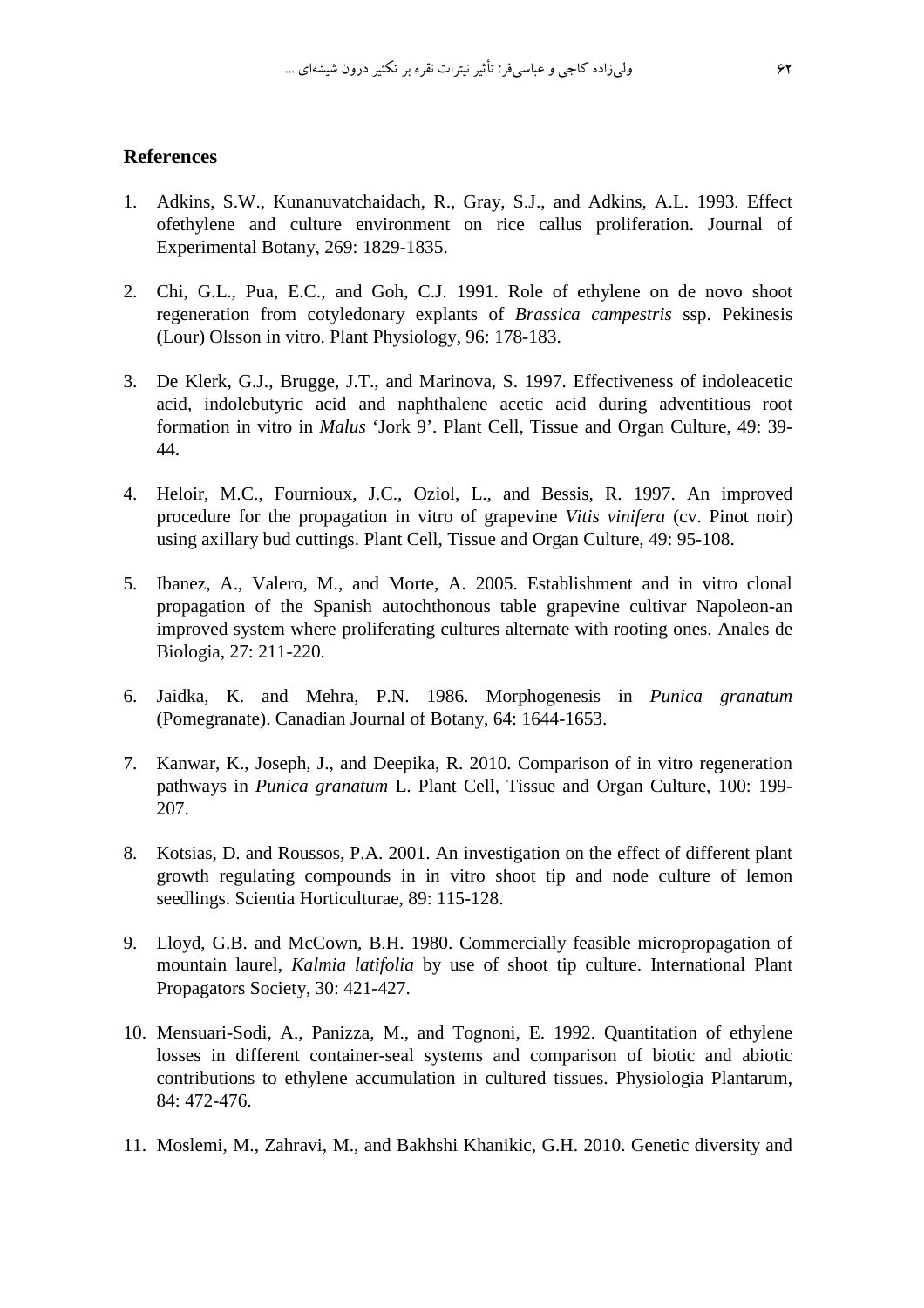population genetic structure of pomegranate (*Punica granatum* L.) in Iran using AFLP markers. Scientia Horticulturae, 126: 441-447.

- 12. Murkute, A.A., Patil, S., and Singh, SK. 2004. In vitro regeneration in pomegranate cv. Ganesh from mature trees. Indian Journal of Horticulture, 61: 206-208.
- 13. Naik, S.K. and Chand, P.K. 2003. Silver nitrate and aminoethoxyvinylglycine promote in vitro adventitious shoot regeneration of pomegranate (*Punica granatum* L.). Journal of Plant Physiology, 160: 423-430.
- 14. Naik, S.K. and Chand, P.K. 2011. Tissue culture-mediated biotechnological intervention in pomegranate: a review. Plant Cell Reports, 30: 707-721.
- 15. Nataraja, K. and Neelambika, G.K. 1996. Somatic embryogenesis and plantlet from petal cultures of pomegranate, *Punica granatum* L. Indian Journal of Experimental Biology, 34: 719-721.
- 16. Petri, C., Alburquerque, N., Perez-Tornero, O., and Burgos, L. 2005. Auxin pulses and a synergistic interaction between polyamines and ethylene inhibitors improve adventitious regeneration from apricot leaves and Agrobacterium-mediated transformation of leaf tissues. Plant Cell, Tissue and Organ Culture, 82: 105-111.
- 17. Pua, E.C. and Chi, G.L. 1993. De novo shoot morphogenesis and plant growth of mustard (*Brassica juncea*) in vitro in relation to ethylene. Physiologia Plantarum, 88: 467-474.
- 18. Pua, E.C. and Lee J.E.E. 1995. Enhanced de novo shoot morphogenesis in vitro by expression of antisense 1-aminocyclopropane-1-carboxylate oxidase gene in transgenic mustard plants. Planta, 196: 69-76.
- 19. Rai, M.K., Jaiswal, V.S., and Jaiswal, U. 2009. Shoot multiplication and plant regeneration of guava *Psidium guajava* L. from nodal explants of in vitro raised plantlets. Journal of Fruit and Ornamental Plant Research, 17: 29-38.
- 20. Sridevi, V., Giridhar, P., Simmi, P.S., and Ravishankar, G.A. 2010. Direct shoot organogenesis on hypocotyls explants with collar region from in vitro seedlings of *Coffea canephora* Pierre ex. Frohner cv. CxR and Agrobacterium tumefaciensmediated transformation. Plant Cell Tissue, and Organ Culture, 101: 339-347.
- 21. Terakami, S., Matsuta, N., Yamamoto, T., Sugaya, S., Gemma, H., and Soejima, J. 2007. Agrobacterium-mediated transformation of the dwarf pomegranate (*Punica granatum* L. var. nana). Plant Cell Reports, 26: 1243-1251.
- 22. Valizadeh Kaji, B., Ershadi, A., and Tohidfar, M. 2013 b. In vitro propagation of pomegranate (*Punica granatum* l.) Cv. 'Males Yazdi'. Albanian Journal of Agricultural Sciences, 12(1): 1-5.